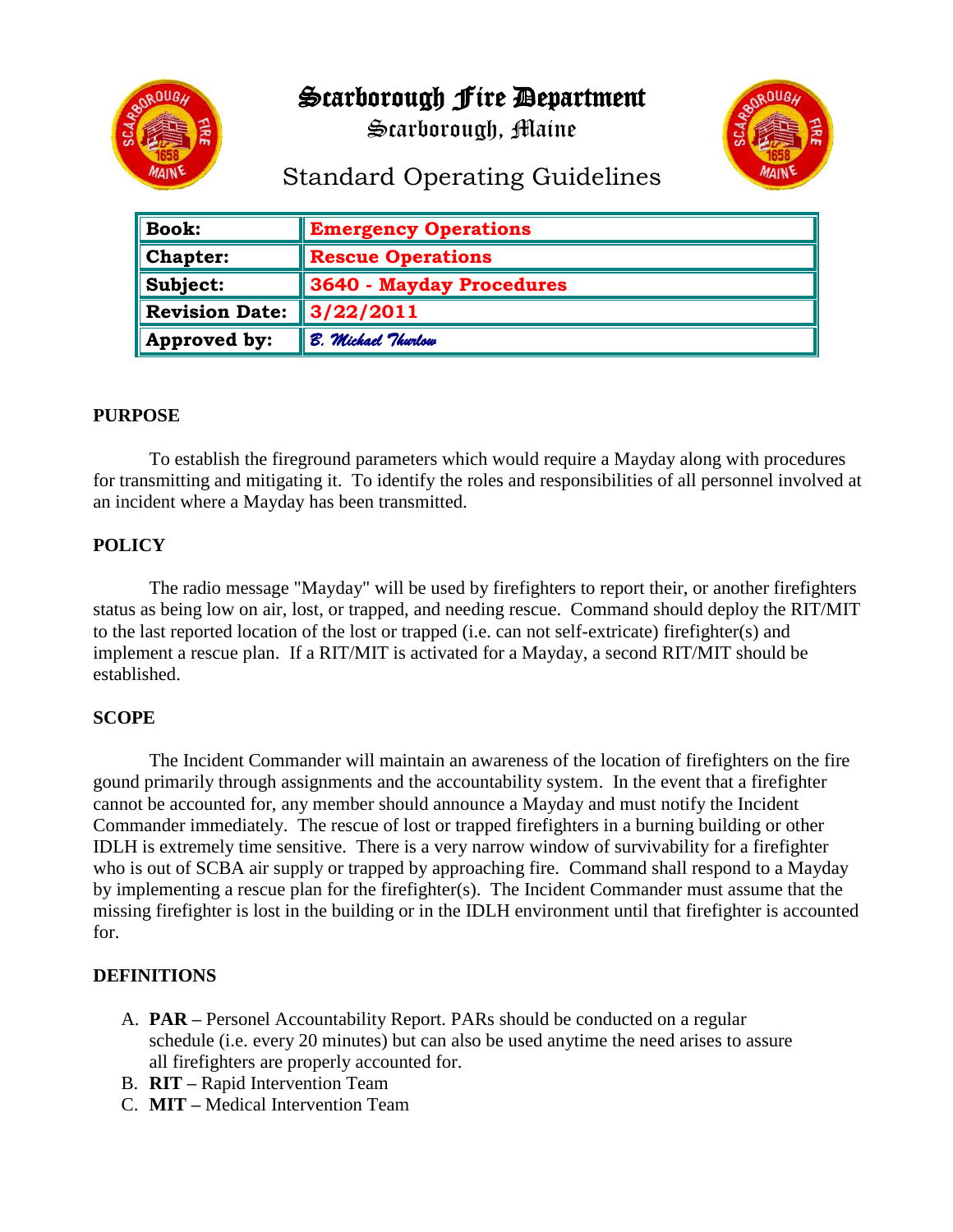- D. **LUNAR** Acronym for **L**ast known location, **U**nit, **N**ame, **A**ssignment, and **R**esources needed.
- E. **IDLH –** Immediately Dangereous to Life and Health
- F. **Radio Channel Assignments –** The following list of radio frequencies are the routine assignments used for the associated tasks. However, changes may be made as necessary:
	- a. Fire Primary is used for communications from the incident scene to Dispatch
	- b. Fire Tactical (channel 3) is used for communications on the incident scene for onscene operations. During a Mayday this channel is likely to be used as the Mayday frequency.
	- c. State Fire is used for mutual aid apparatus staging.
	- d. Chief's "280" is used for Water Supply operations. This may be changed to the fire ground operations channel during a Mayday.
	- e. Chief's "265" is used for another operations channel. This may be changed to the RIT operations during a Mayday incident
	- f. EMS 1 is an EMS operations channel.
	- g. EMS 2 is second EMS operational channel.

# **PROCEDURE**

#### **A. Parameters Requiring a Mayday**

The initiation of a Mayday is required in the following situations:

- a. By members who are lost or trapped, have fallen through a roof, floor, or in some other hazardous situation where they can't self-extricate especially with a low air supply.
- b. By a company officer, sector/division officer, or other member who cannot account for a firefighter who was assigned to their crew and is operating in the hazard zone. The Mayday would generally occur following a PAR check that fails to locate/account for the suspected lost member.
- c. By a member who witnesses or has confirmed that a firefighter is lost or in trouble.

#### **B. Procedures for Transmitting and Mitigating a Mayday**

- a. Call for help (transmit a Mayday) immediately upon recognizing the situation meets a Mayday parameter, while continuing to attempt to extricated the lost or trapped firefighter from the IDLH.
- b. Any report of a Mayday will receive priority radio traffic. Command will:
	- i. Request that dispatch transmit the emergency traffic tone over the operational radio frequency in use at that time (generally Fire Tactical channel 3) and declare the Mayday.
	- ii. Identify and move all other fire ground radio traffic not directly associated with the Mayday (now the designated Mayday channel) to a different radio frequency. (For example, The Mayday frequency remains Fire Tactical, Operations moves to CHF 280).
- c. The term Mayday will be reserved ONLY to report a lost or trapped firefighter that is unable to self-extricate or is low on air. The term "Emergency Traffic" will be used to report all other emergencies.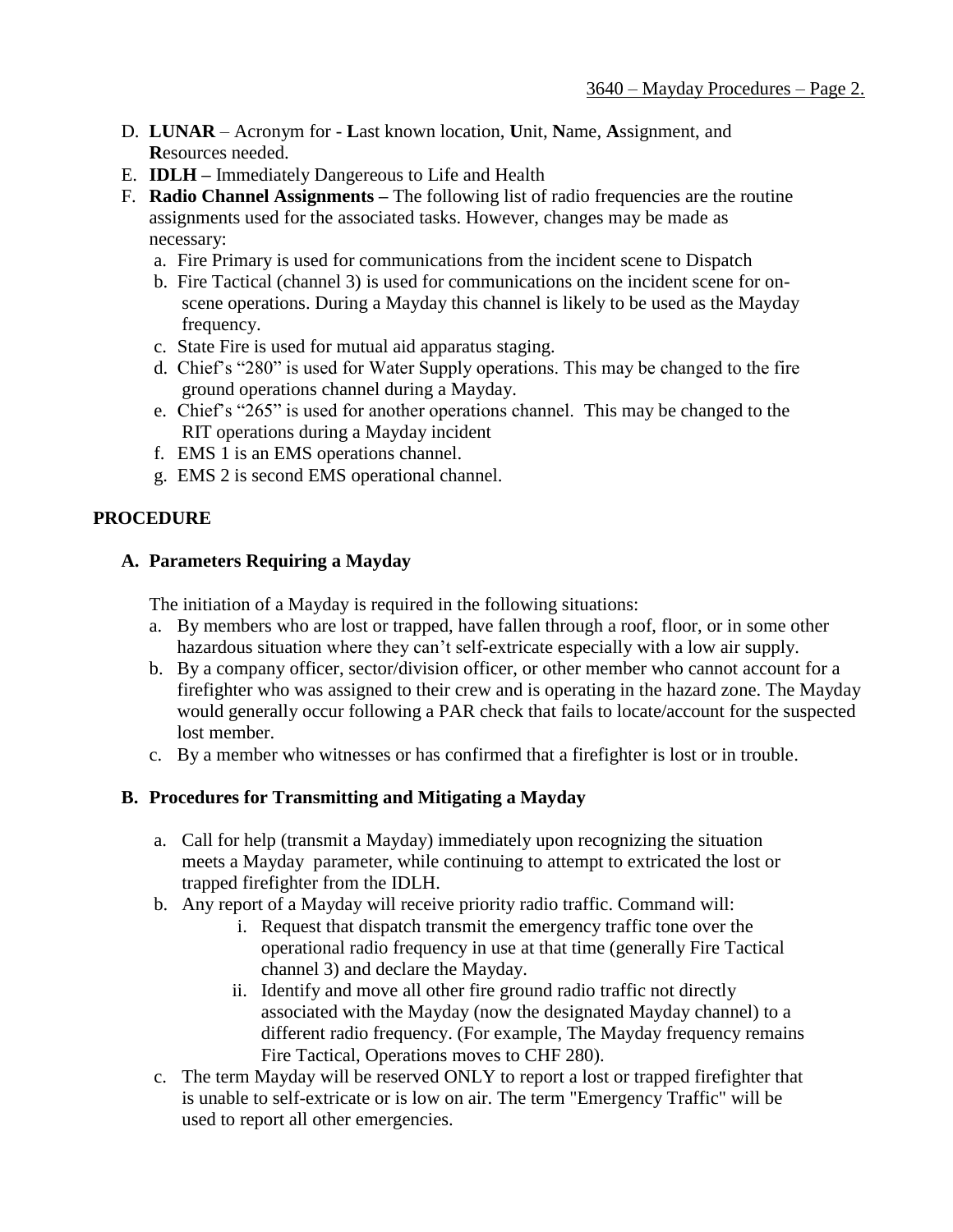- d. If a lost firefighter can not contact Command, dispatch, or any other units on the assigned operational radio channel, the firefighter should try Fire Primary, then other radio channels to attempt contact and declare an emergency.
- e. It's important to find any channel that works. Once communication is established, remain on that channel, which becomes the Mayday channel. Do not attempt to have the lost or trapped firefighter change radio channels. All other fireground operations will switch to a different channel. In the event of no communication with the lost or trapped firefighter, the RIT will be on a separate channel from the fire ground operations channel.
- f. If after conducting a PAR, a firefighter is discovered missing, a Mayday will be called. Command must immediately assign someone on the fireground and in the dispatch center to monitor all possible fire ground radio frequencies for a radio transmission from the missing firefighter on any channel.
- g. Lost or trapped firefighters should give Command information based on the acronym: **LUNAR** (**L**ast known location, **U**nit, **N**ame, **A**ssignment, **R**esource needed).
- h. Command must confirm with the person calling the Mayday that he/she is in reciept of the Mayday and its details.
- i. Once a Mayday has been called, Command must request a Personnel Accountability Report (PAR) immediately from all companies operating on the fire ground on the newly assigned Operations channel. This is especially important in situations of structural collapse.
- j. Command should prepare for additional Maydays and upon commitment of the RIT, assign additional RIT/MITs. This must be repeated each time an additional RIT is activated.
- k. Additional resources must be immediately obtained. At least one additional alarm should be immediately requested upon a report of a lost, or trapped, firefighter. These additional companies may be sent to a staging area until needed.
- l. Rapid commitment of the RIT must occur. Command will immediately send the Rapid Intervention Team(s) to the most appropriate location to initiate search and rescue efforts (typically the last reported work area). A chief officer should be assigned to direct the RIT Division.
- m. The Incident Commander must ensure that a complete, coordinated and controlled search is conducted
- n. A Safety Officer must be assigned to each RIT operation to monitor activity and evaluate the safety of the operation. Freelancing will not be allowed under any circumstances.
- o. Early consideration should be given to heavy equipment resources and special equipment for structural collapse. All additional resources should be sent to a staging area.
- p. In some situations, such as collapse or explosion, crew members may get separated. The only practical method, to obtain an accurate PAR of effected crews, may be to withdraw them to the exterior. In addition, withdrawal may be the only way to quickly obtain accurate information and reconnaissance on exactly where trapped members may be. Once the PAR and reconnaissance information is quickly obtained, crews can be re-assembled into a more organized rescue effort.